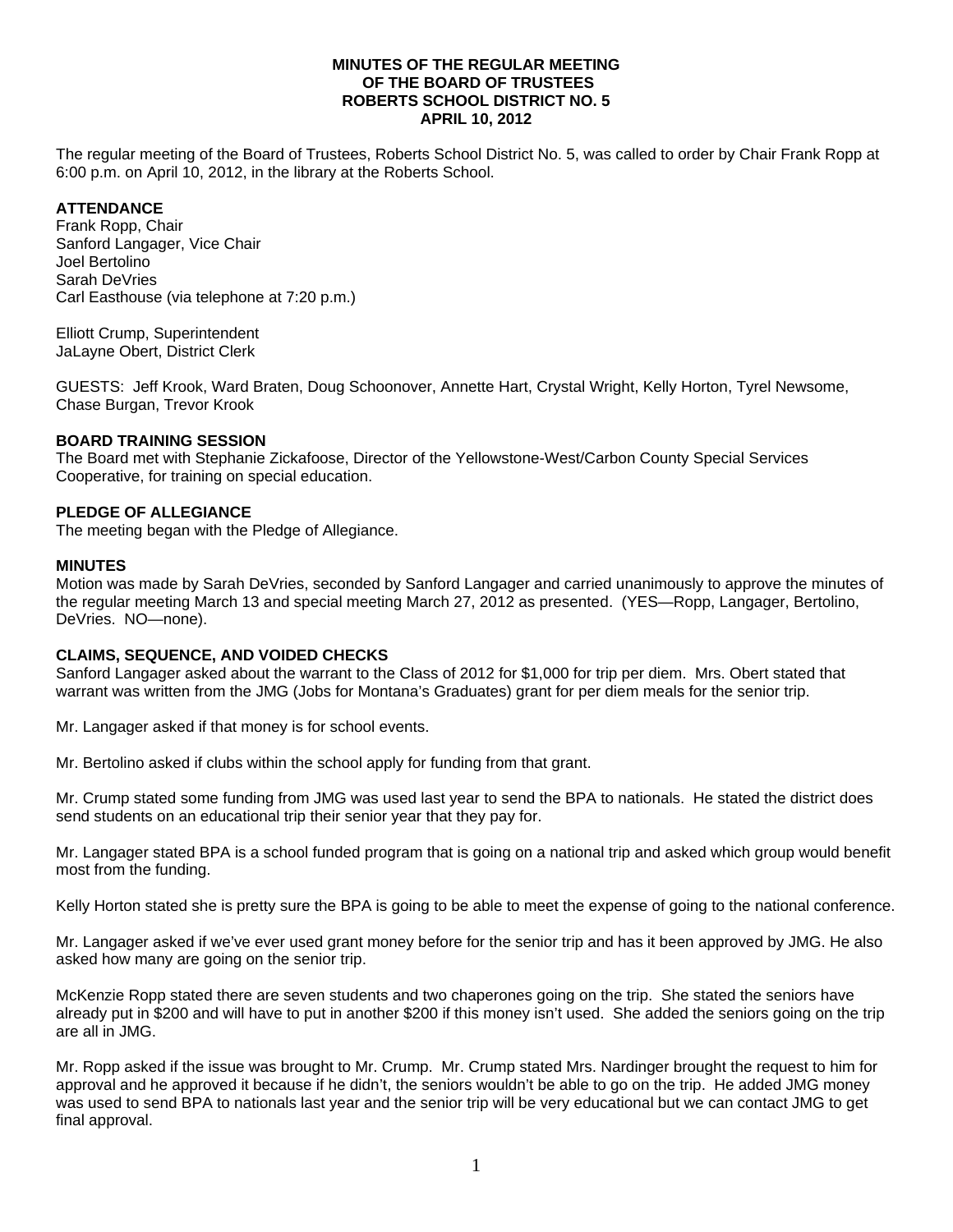Carl Easthouse joined the meeting via telephone at 7:20 p.m. Mr. Ropp informed him the Board is discussing the funding for the senior trip from the JMG grant.

Mr. Easthouse asked if this is because the class is short of funding. Mr. Crump stated the seniors going on the trip have each paid \$200 for the trip and are still short on funding.

Mr. Langager asked if the BPA comes up short, is there additional funding for them.

Mr. Easthouse asked if the senior trip is longer this year.

Mr. Crump stated he doesn't know if it's longer but the students are missing more days of school.

Mr. Easthouse stated in the future he would like to avoid this type request.

Mr. Langager asked if the seniors have any more fundraisers planned. Ms. Ropp stated they could do burritos again but seem to be hitting up the same people all the time.

Mr. Ropp suggested the Board approve the warrants with the exception of warrant 38220 which could be given conditional approval until JMG can be contacted.

Motion was made by Sanford Langager, seconded by Joel Bertolino and carried unanimously to approve the claims, sequence, and voided checks for April, 2012 as presented with the exception of warrant 38220 which is given conditional approval until the JMG program can be contacted for approval of use of the funds. (YES—Langager, Bertolino, DeVries, Easthouse. NO—none. Abstained: Ropp (conflict of interest as daughter is a senior.)

### **FFA PRESENTATION**

Trevor Krook, a member of the FFA, reviewed the activities and events the group has undertaken this year, including competitions and fundraisers.

Mr. Krook stated members of FFA are interested in going to the national conference October 24-27, 2012 in Indianapolis. He stated there would be a maximum of six people and they would take the district bus with others from around the FFA district. He stated the students would be missing four days of school and the cost is \$544 per person.

Mr. Krook stated the conference is held the same time as volleyball district and possibly the first round of football playoffs.

Mr. Bertolino asked what the group would do at the conference.

Mr. Krook stated no one from the chapter qualified to compete at nationals but they would take workshops and other learning experiences.

Ward Braten stated there are about 60,000 people from all fifty states and Puerto Rico attending the conference.

Jeff Krook stated he attended in 1980 and it was an experience he will never forget.

Mr. Bertolino stated he would be in favor of letting the group go.

#### **STUDENT REPORT**

Mr. Ropp stated the next item to come before the Board involves a student and it is his determination that the privacy rights of the individual supersede the public's right to know and called for a closed session at 7:45 p.m. The meeting was returned to regular session at 7:50 p.m.

## **TEACHER REPORTS**

Doug Schoonover and Kelly Horton presented teacher reports.

Mr. Schoonover stated the year is going well and there are no major problems. He stated the writing assessment has been done but he doesn't have the results back yet. He added the Promethean Board in his room is being used.

Mr. Bertolino asked if Mr. Schoonover has any discipline problems and he stated he doesn't.

Kelly Horton thanked the Board for the opportunity to teach at Roberts and stated she has enjoyed the year without too many problems.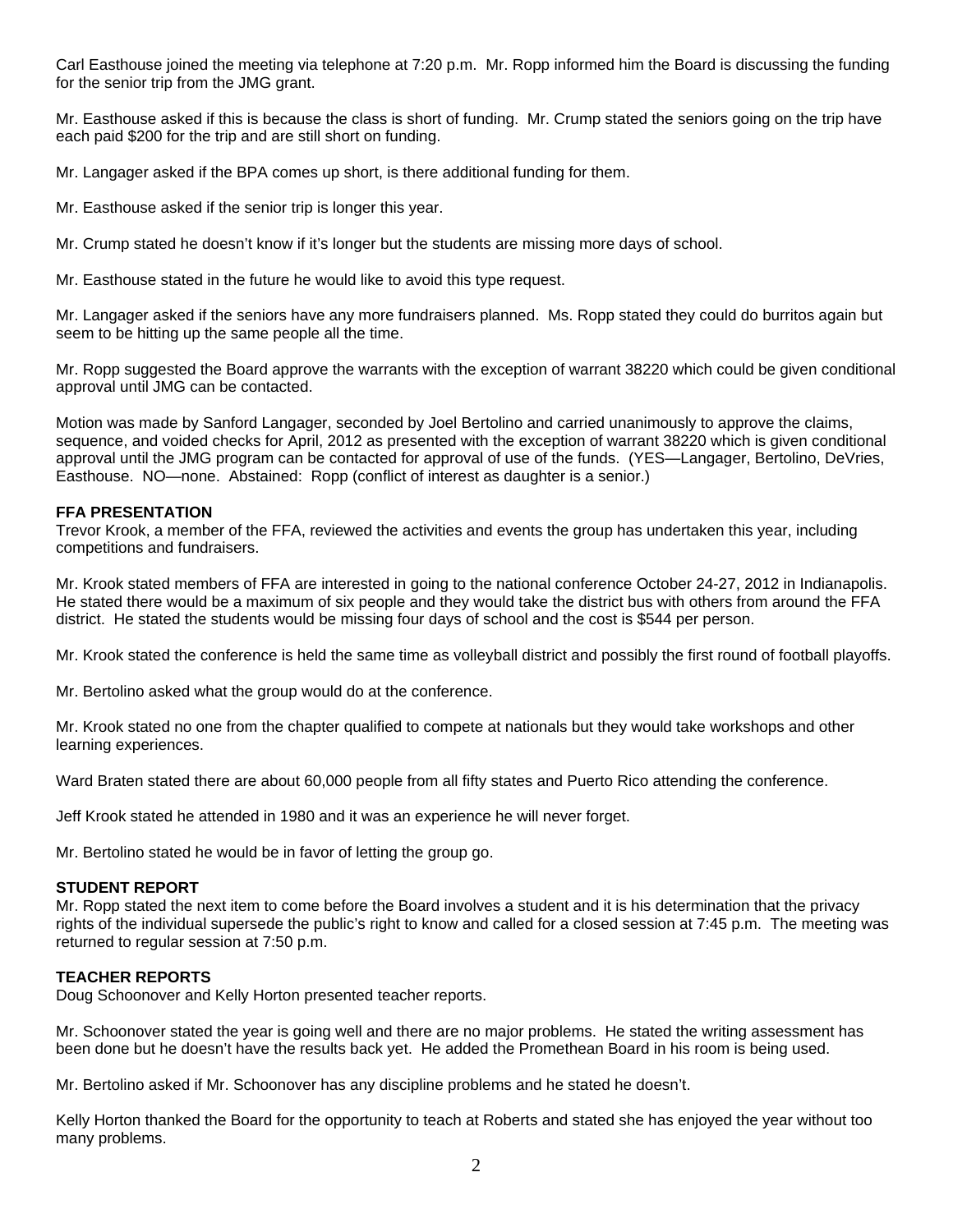Ms. Horton stated she is pretty comfortable the BPA will have sufficient funds to go to the national competition. She added she took fourteen students to state BPA and two qualified for nationals and four others will be going on Torch Awards.

Ms. Horton stated she took some students to Helena for the Economics Challenge in March. She added they didn't compete that well but we may have an economics class next year. She stated she is writing a grant to hopefully get new chairs for her classroom that are comfortable and ergonomically correct.

Mr. Bertolino asked if she is getting the resources she needs to be successful in the classroom.

Ms. Horton stated she could really use some keyboarding software and more advanced computer books for the freshmen and sophomores.

### **4H SIGN PROPOSAL**

Jeff Krook stated the Rock Creek Ranchers 4H Club received a grant a number of years ago to design and make a sign to welcome visitors to the community. He stated at the time, Tracy Timmons approached the Board about putting the sign on district property.

Mr. Krook stated the sign, a four foot by eight foot sheet of steel, is now ready and asked if the Board is willing to put it on the property.

Mr. Ropp asked if a permit is needed to put up the sign. He stated if it is put on the track field, we may have to check on where the sprinkler system is installed.

Mr. Crump stated he will need to check with the insurance company about the liability.

Mr. Ropp stated we need to get some questions answered and asked Mr. Krook to work with Mr. Crump.

### **PERSONNEL**

RESIGNATION – Mr. Crump stated he received a letter of resignation from Liz Kaufman as Assistant Cook, to be effective at the end of the school year and recommended the Board accept it.

Motion was made by Joel Bertolino, seconded by Sarah DeVries and carried unanimously to accept the letter of resignation from Liz Kaufman as Assistant Cook at the end of this school year. (YES—Ropp, Langager, Bertolino, DeVries, Easthouse. NO—none).

Mr. Crump stated he will post the position in-house first and then advertise it.

Mr. Crump recommended discussing next year's budget before acting on the recommendations for tenured and nontenured teachers.

## **OLD BUSINESS**

2012-2013 BUDGET – Mr. Crump stated because of the underfunded schools lawsuit, we recently received word next year's budget will be increased by about \$7,000 to \$1,014,892.74. He stated the Board had discussed running a \$30,000 mill levy and asked if this changes that decision.

Sarah DeVries asked Mr. Crump how he feels.

Mr. Crump stated he feels the community would support a levy and this budget will still be very tight.

Mr. Bertolino stated he still feels the community will pass a levy.

Jeff Krook asked how low a levy could be run to give a little cushion in the budget.

Mr. Crump stated if we're going to run a levy, it needs to be high enough so we don't have to run another one next year. He added \$30,000 pays for a teacher, \$20,000 doesn't.

Crystal Wright stated if the district doesn't run a mill levy there won't be funding for another teacher in the elementary.

Mr. Bertolino asked what configuration we're looking at in the elementary.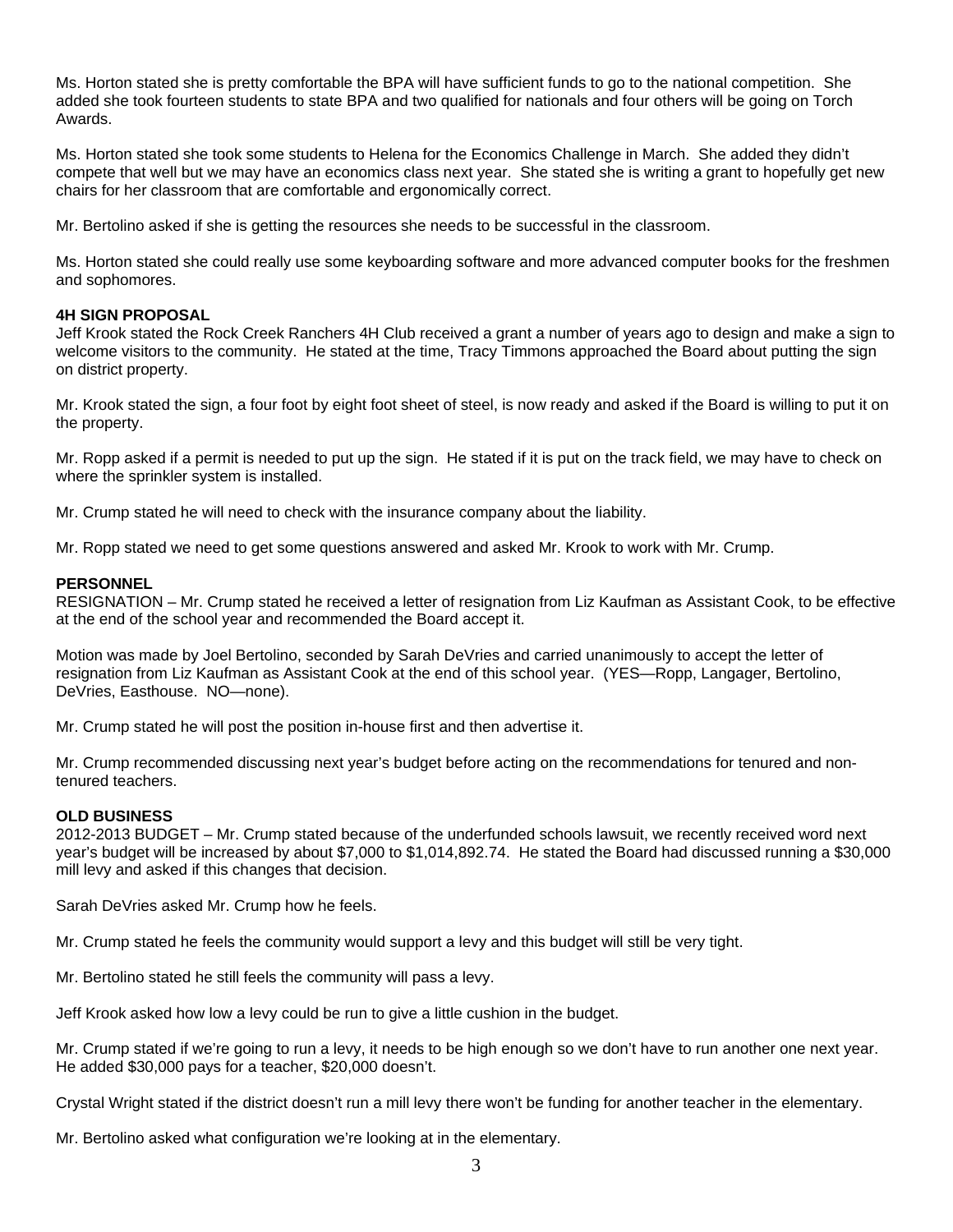Mr. Crump stated there could be several different options, depending on how the numbers work out.

Elta Ayre encouraged the Board to have kindergarten as a separate class as it is more appealing for parents looking to move here. She stated the community will support the additional levy for adding another teacher.

Mr. Ropp asked where the additional teacher would be put. Mrs. Wright stated probably kindergarten but the students going into the fourth grade are a very needy class.

Mr. Ropp stated he feels it would be beneficial for the students to have another teacher.

Mr. Crump stated this Board has spent a great deal of time supporting combination classes. He added we're leaving people out of this conversation who should be included.

Mrs. DeVries stated when we talked about the levy previously, it wasn't for another teacher.

Mr. Langager stated we need to do everything we can to keep the students here.

Mr. Easthouse stated if we run the mill levy for an additional teacher, is the budget still short.

Mr. Crump stated there are different options to consider and we need to talk with all the teachers.

Mrs. DeVries stated it sounds like no matter what we do, the mill levy is needed.

Mr. Langager stated his concern is those in the community living on fixed incomes.

Mr. Easthouse stated whatever is done, we need to let the community know the need.

Mr. Bertolino stated he sees the mill levy as needed just to maintain our budget.

Motion was made by Sanford Langager, seconded by Joel Bertolino and carried unanimously to approve running a \$30,000 mill levy proposition for the general fund. (YES— Ropp, Langager, Bertolino, DeVries, Easthouse. NO—none.)

(Mr. Easthouse left the meeting at 9:20 p.m.)

#### **PERSONNEL (continued)**

RECOMMENDATION FOR TENURED TEACHERS – Mr. Crump recommended the renewal of all tenured teachers in the district for the 2012-2013 school year. (Mary Allen, Ward Braten, Michael Creeden, Annette Hart, Deborah Hill, J.D. Jones, Julie Jones, Stacie Nardinger, George Nelson, and Rezina Zeiler).

Motion was made by Sanford Langager, seconded by Joel Bertolino and carried unanimously to renew all tenured teachers in the district for the 2012-2013 school year. (YES—Ropp, Langager, Bertolino, DeVries. NO—none).

RECOMMENDATION FOR TEACHERS UP FOR TENURE – Mr. Crump recommended tenure be granted to Crystal Wright and she be renewed for the 2012-2013 school year. (YES—Ropp, Langager, Bertolino, DeVries. NO—none).

Motion was made by Sanford Langager, seconded by Joel Bertolino and carried unanimously to grant tenure to Crystal Wright and renew her contract for the 2012-2013 school year. (YES—Ropp, Langager, Bertolino, DeVries. NO—none).

RECOMMENDATION FOR NON-TENURED TEACHERS – Mr. Crump recommended the renewal of Kelly Horton for the 2012-2013 school year.

Motion was made by Sarah DeVries, seconded by Joel Bertolino and carried unanimously to renew Kelly Horton for the 2012-2013 school year. (YES—Ropp, Langager, Bertolino, DeVries. NO—none).

Mr. Crump recommended the renewal of Kyle Neibauer for the 2012-2013 school year.

Motion was made by Sanford Langager, seconded by Sarah DeVries and carried unanimously to renew Kyle Neibauer for the 2012-2013 school year. (YES—Ropp, Langager, Bertolino, DeVries. NO—none).

Mr. Crump recommended the renewal of Jené Reinhardt for the 2012-2013 school year.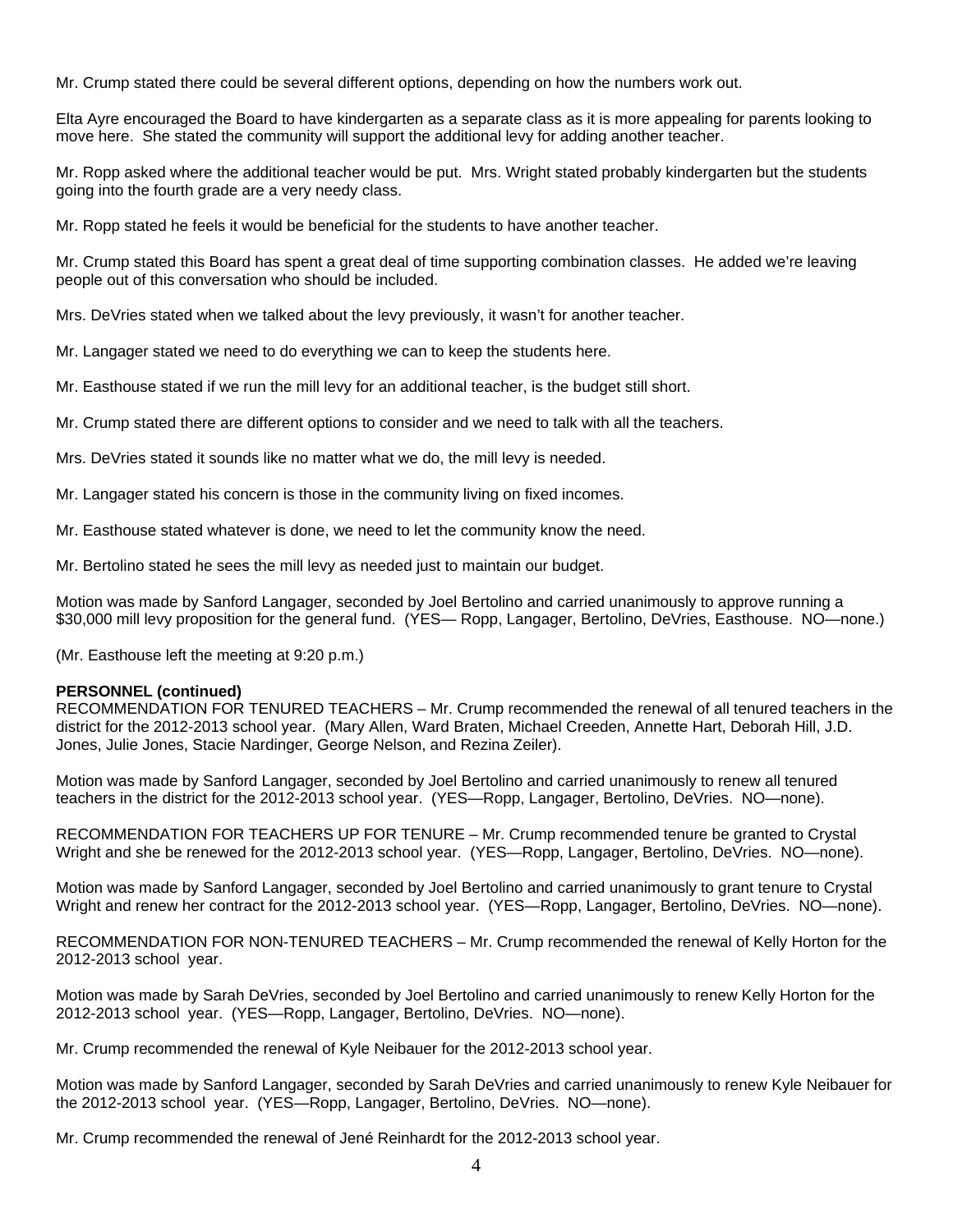Motion was made by Joel Bertolino, seconded by Sarah DeVries and carried unanimously to renew Jené Reinhardt for the 2012-2013 school year. (YES—Ropp, Langager, Bertolino, DeVries. NO—none).

Mr. Crump recommended the renewal of Douglas Schoonover for the 2012-2013 school year.

Motion was made by Sanford Langager, seconded by Sarah DeVries and carried to renew Douglas Schoonover for the 2012-2013 school year. (YES—Ropp, Langager, DeVries. NO--Bertolino.)

### **RECESS**

Mr. Ropp called for a short recess at 9:25 p.m. and returned the meeting to regular session at 9:34 p.m.

### **NEW BUSINESS**

DRIVER EDUCATION –Mr. Crump stated he has been in contact with Tom McMakin and he is interested in running the driver education program this summer. He stated two years ago the district paid Mr. McMakin \$2600.00 to run the program and he is requesting the same amount plus mileage of about \$357. He stated his recommendation is to hire Mr. McMakin for the program for \$2600 and mileage of \$357.

Mr. Langager asked if we have a car for the program.

Mr. Crump stated we need to work out the details and see if we can get a car donated or if we have to rent one. He added the program is supposed to be self-supporting so we need to raise the cost to \$175 per student and need twelve students to cover the costs.

Motion was made by Sarah DeVries, seconded by Joel Bertolino and carried unanimously to offer the driver education position to Tom McMakin for \$2600 and mileage (\$357) and increase the per student cost to \$175.00. YES—Ropp, Langager, Bertolino, DeVries. NO—none).

HEALTH INSURANCE RATE – Mr. Crump stated we received the rate quote for health insurance for next year from the Joint Powers Trust. He stated it contains a 7% increase, with an option to reduce that to a 4% increase with 70% employee attendance at wellness seminars and one more year on the contract. He added under this option (Option 4) the cost for single coverage will increase \$16.02 per month to \$426.88.

Mr. Ropp stated health insurance premiums are part of negotiations with the teachers.

Motion was made by Joel Bertolino, seconded by Sarah DeVries and approved unanimously to renew the contract with the Joint Powers Trust for health insurance for the 2012-2013 school year, Option 4, which contains a 4% premium increase. (YES—Ropp, Langager, Bertolino, DeVries. NO—none).

WILLIE NELSON GRANT – Mr. Crump stated the district received a Willie Nelson grant from the Red Lodge Community Foundation for special education materials. He stated the \$5477 grant will be used to purchase equipment such as IPads and Earobics.

TECHNOLOGY GRANT – Mr. Crump stated last year the district received grant funding from Northwestern Energy and the Roberts Community Foundation for technology. He stated he would like to use that funding to purchase ActiVotes for use with the Promethean Boards.

Mrs. DeVries asked how many handsets will be purchased. Mr. Crump stated he will purchase 48 handsets.

Motion was made by Sarah DeVries, seconded by Sanford Langager and carried unanimously to approve the use of the technology grant received last year to purchase ActiVotes for use with the Promethean Boards. (YES—Ropp, Langager, Bertolino, DeVries. NO—none).

GYM FLOOR RE-COAT SERVICES – Mr. Crump stated he received the bids from Bruco for refinishing the gym floor. He stated Mr. Nelson has asked about refinishing the floors twice a year as they do get very hard use but it would be difficult unless we changed the product we're using for the finish. He stated he will try to find more information.

2012-2013 CALENDAR – Mr. Crump stated he is bringing the first version of next year's calendar to the Board before taking it to the teachers next week. He stated this option begins on August 28, 2012, ends on May 24, 2013 and is 170 full days and three half days with one extra day for a snow day.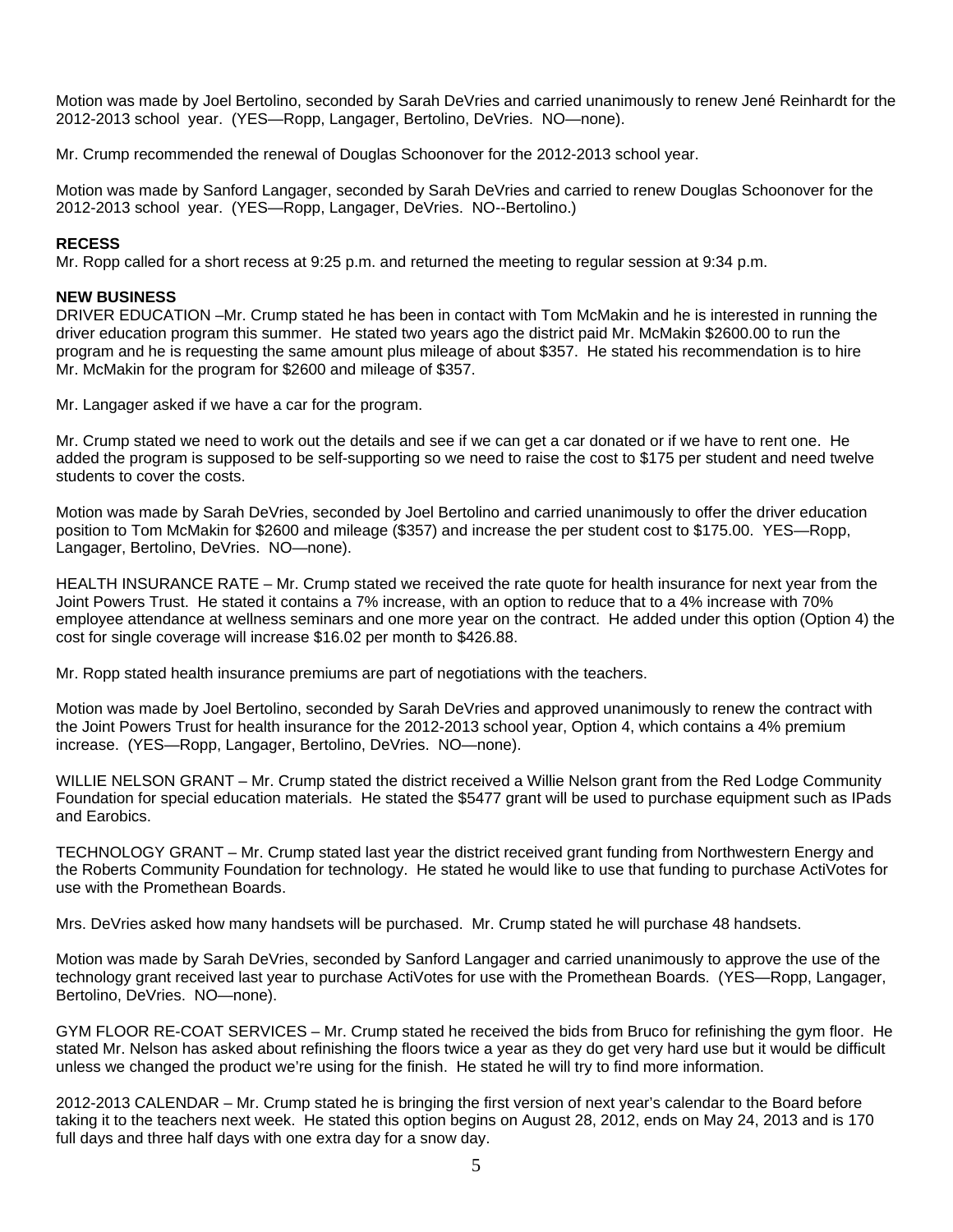TEACHER NEGOTIATIONS – Mr. Crump stated the Board has received a letter from the teachers requesting negotiations be opened for the 2012-2013 year. He stated items for negotiation include the health insurance premium increase and discussion of discretionary days.

It was determined Mr. Ropp and Mr. Bertolino would be the Board's representatives for teacher negotiations.

#### . **OLD BUSINESS (continued)**

FOOTBALL COOPERATIVE – Mr. Crump stated the football cooperative with Roberts and Fromberg was approved by the Montana High School Association. He stated he spoke with George Nelson about the junior high football program and it was suggested the Board have an open meeting with the parents of students who would be involved to see what they would like to do.

### **SUPERINTENDENT REPORT**

SUPERINTENDENT SCHEDULE – Mr. Crump stated the May meeting is scheduled for May 8 but that is the same day as the elections. He recommended moving the Board meeting to May 9 or May 15.

It was determined the May Board meeting would be held on May 15, 2012.

PROGRAM UPDATE – Mr. Crump stated all three schools in the district have been granted regular accreditation.

Mr. Crump stated he received the results of the MAPS testing and asked what numbers the Board would like to see. He stated he is not a firm believer in standardized testing and doesn't want to teach to the test. He added he was only surprised by the scores of two students.

Mrs. Hart stated the testing is helpful if a district has a big turnover in staff. She stated it is also helpful to see the blips in a student's life.

Mr. Ropp asked if we have to have so much testing to keep the powers to be happy.

Mr. Crump stated we take the tests but don't teach to the test.

Mr. Crump stated the class schedule for next year was included in the Board packet. He stated there are no new classes this year but we are offering an economics course.

Mr. Crump stated with the common core, there are increased standards for math and all seniors need to be ready to take calculus.

Mr. Langager stated his concern with Mr. Creeden in the elementary wing as he feels the elementary teachers should be teaching elementary social studies. He asked if our students are performing well on the on-line classes.

Mr. Crump stated they are performing at about the same level they would be in regular classes. He stated we need to offer the classes so the students learn how to take them.

Mr. Langager stated we need to be sure students don't fall behind in their regular coursework.

Mr. Crump stated we are also going to have to get more information about dual credit classes.

Mr. Crump stated the last legislature created the possibility for two or more districts to form multi-district agreements and transfer money from any fund to finance those agreements. He stated the state is offering a two million dollar incentive for districts to share that participate in these agreements. He stated there are those who believe the incentive is being offered to get districts to work together or it is being offered as a way to consolidate districts. He added a multi-district agreement could be helpful to fund expenses of the football cooperative.

Mr. Langager asked that class sponsors be put on next month's agenda for discussion.

## **ADJOURNMENT**

Mr. Ropp adjourned the meeting at 11:00 p.m.

\_\_\_\_\_\_\_\_\_\_\_\_\_\_\_\_\_\_\_\_\_\_\_\_\_\_\_\_\_\_\_\_\_\_\_\_\_\_\_ \_\_\_\_\_\_\_\_\_\_\_\_\_\_\_\_\_\_\_\_\_\_\_\_\_\_\_\_\_\_\_\_\_\_\_\_\_\_ Board Chair **District Clerk District Clerk**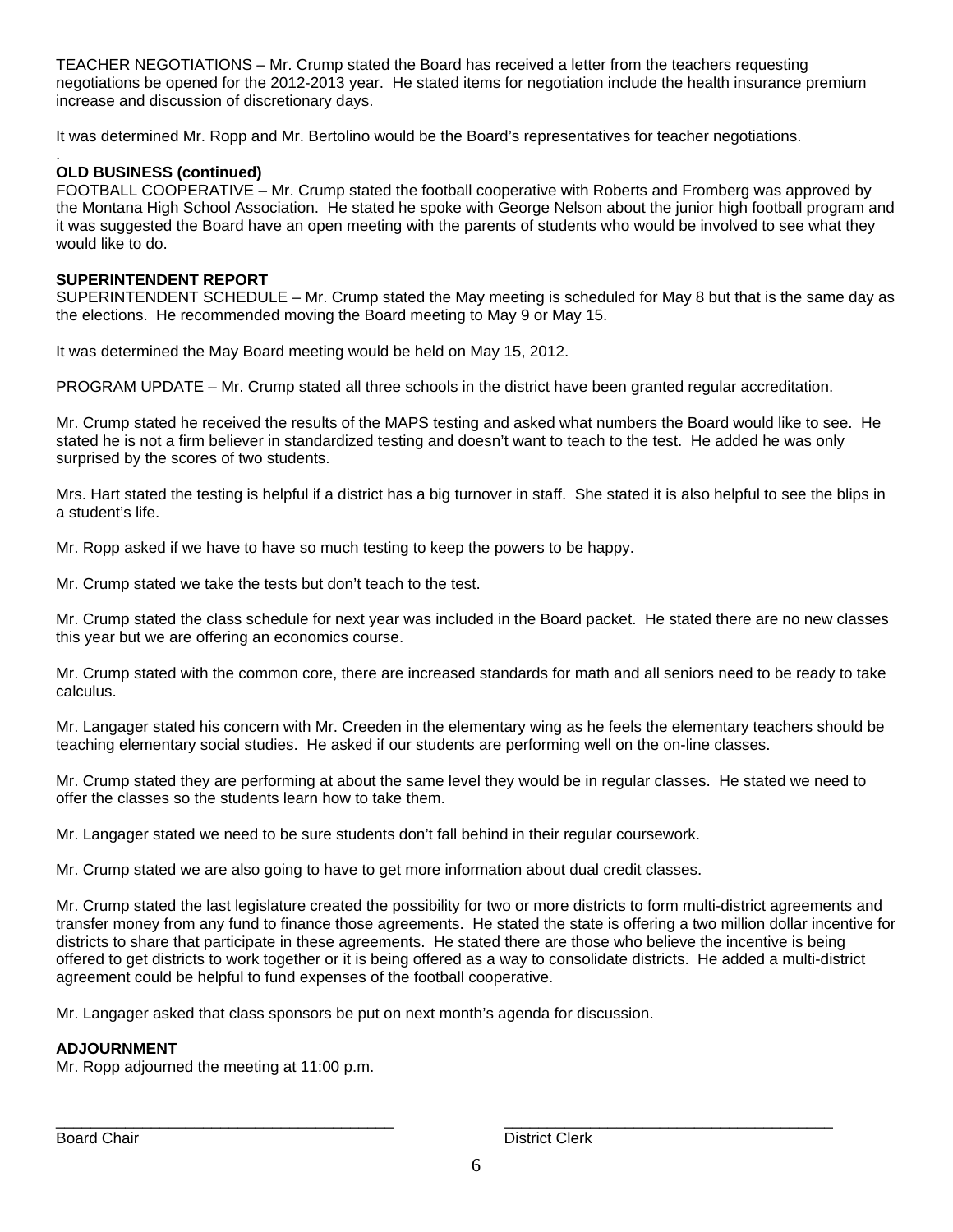#### **MINUTES OF THE SPECIAL MEETING OF THE BOARD OF TRUSTEES ROBERTS SCHOOL DISTRICT NO. 5 APRIL 17, 2012**

The special meeting of the Board of Trustees, Roberts School District No. 5, was called to order by Chair Frank Ropp at 6:03 p.m. on April 17, 2012, in the library at the Roberts School.

### **ATTENDANCE**

Frank Ropp, Chair Sanford Langager, Vice Chair Joel Bertolino Sarah DeVries Carl Easthouse

Elliott Crump, Superintendent JaLayne Obert, Business Manager/Clerk

Guests: Chris DeVries, George Nelson, Stacey Nelson, Jené Reinhardt, Elta Ayre, Trish Ayre, Kali Nuttall, Kate Hibbs, Carrie Daniels, McKenzie Ropp, Kylee McDonnell, Breann Carlson, Cindy McDonnell, Cindy Miller, Stacie Nardinger, Rezina Zeiler, Brad Abbe, Richard Hibbs, Wyatt Abbe

#### **PLEDGE OF ALLEGIANCE**

The meeting started with recitation of the Pledge of Allegiance.

#### **JMG FUNDING**

Stacie Nardinger stated because of the concern expressed by the Board about using JMG funding for the senior trip, the class is requesting the money be returned to the JMG program. She added those going on the trip will each pay an additional \$130 to make up the deficit.

Mrs. Nardinger outlined the reasons the class is short of funds. She stated the billing misunderstanding with Gerber Tours came to \$917.00.

Kylee McDonnell gave a breakdown of the fundraising done this year, what was anticipated from each fundraiser, and what was actually raised.

Mrs. Nardinger stated when talking with representatives from the JMG program, it was requested the school allow students to attend the Career Development Conference next year. She added it falls between BPA nationals and the senior trip but she would like to take those students in JMG who don't go to the BPA national conference to the CDC.

Sanford Langager asked if the seniors will have any spending money. Mrs. Nardinger stated any spending money will be out of pocket but there are two meals provided per day.

Mr. Langager stated he has been trying to think of a fundraiser for the class.

Mrs. Nardinger stated the students only have eleven days of school left.

#### **PUBLIC COMMENT**

Mr. Ropp opened the meeting up to public comment. The following spoke to the Board:

Kate Hibbs -- Mrs. Zeiler and Mrs. Nardinger were the seniors' choice for chaperones for the trip. This school and Mrs. Nardinger have prepared students well to succeed after graduation.

Cindy McDonnell – Students should be able to attend the JMG Career Development Conference even if they are going to BPA nationals. This has been an awful year and the Board needs to lighten up. You have to respect the kids if you want them to respect you.

McKenzie Ropp – Using JMG funds for the senior trip shouldn't have been a big deal as JMG funding was used last year for BPA nationals. The seniors feel like they are being picked on and the integrity of the advisors questioned.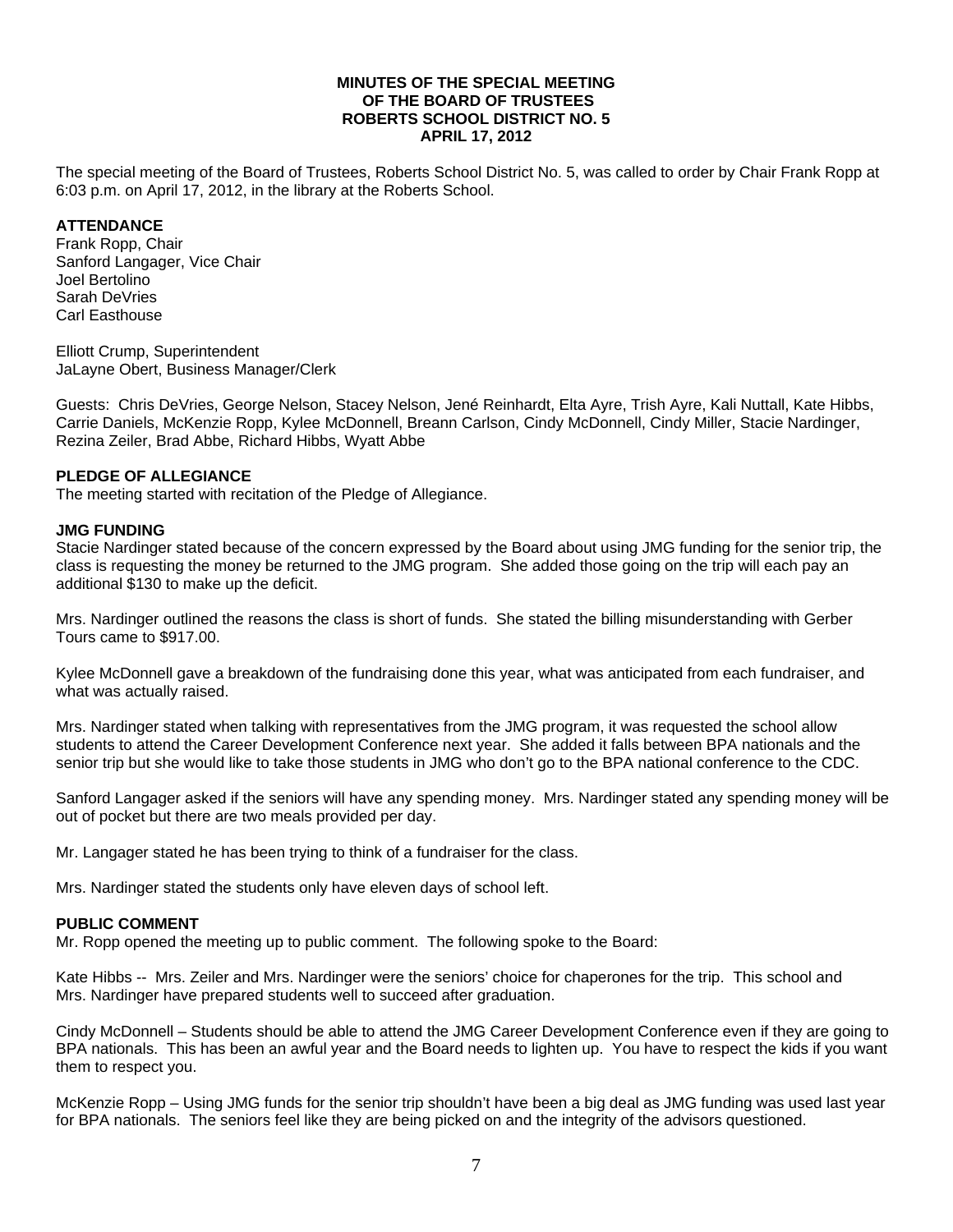Kylee McDonnell – If the students can't have coffee, the staff shouldn't be able to either.

Cindy Miller – Thanks to the advisors for taking the students on this trip.

Elta Ayre – She is distressed and disappointed that this situation came up with the Board as these students and advisors have worked hard. The school has gotten too strict, the students don't want to be here and enrollment will go down if it continues. Her children have gotten an excellent education here but there are too many rules.

Mrs. Ayre stated the welding area in the shop is in serious shape and needs to the fixed. She added her husband has come before to help the students with welding but he won't come back until the welding tables are secured, air hoses are off the floor and the shop has been rearranged and cleaned up. She added others in the community would probably be willing to donate some time to expose the students to the different areas of the trades.

Richard Hibbs – There is a definite need for people in the trades and are many good jobs out there. He stated he is a machinist and if the school gets a lathe, he would volunteer some time for instruction.

Brad Abbe – There are many good jobs in the trades and our students aren't being prepared for them. There should be more emphasis on shop classes.

Mr. Langager stated the Board hasn't added any new rules, just started enforcing them.

### **JMG FUNDING (continued)**

Motion was made by Carl Easthouse, seconded by Sarah DeVries and carried unanimously to void warrant #38220 to the Class of 2012 for \$1,000. (YES—Ropp, Langager, Bertolino, DeVries, Easthouse. NO—none).

### **JANITORIAL POSITION**

Mr. Crump stated there were two applicants for the janitorial position and he has interviewed one and hopes to interview the other soon.

### **GYM FLOOR RE-COAT SERVICE**

Mr. Crump stated Bruco has done our gym floors for the past few years but he did call another company about applying a different coating, water based instead of oil based, so it could be applied twice a year.

George Nelson stated by the end of the basketball season, our floor is very slippery. He stated the gym is used for so many activities now and it is difficult to keep the floor in decent shape.

Mr. Ropp asked if there is a safety concern. Mr. Nelson stated it gets very slippery.

Mr. Langager asked if a water based coating is cheaper.

Mr. Nelson stated he thinks it is and that is why it could be applied twice a year. He stated we also need to replace all the light bulbs in the gym.

#### **NEGOTIATIONS**

Mr. Ropp stated negotiations have begun with the teachers but will be contingent on passage of the mill levy. He stated the most contentious item will probably be working out some details with discretionary days. He stated other items include coverage of increase in premiums for health insurance, steps and lanes, bonus possibility.

#### **MILL LEVY**

Mr. Ropp stated we need to develop a strategy to inform the public of the upcoming mill levy election.

Mrs. DeVries asked if we're sending out a mailing.

Mr. Easthouse stated it should be more than just in the newsletter, a formal mailing to all registered voters in the district and then hold a public meeting to answer questions.

Mr. Crump stated if we can have the letter out by April 24, we could hold the meeting on May 1.